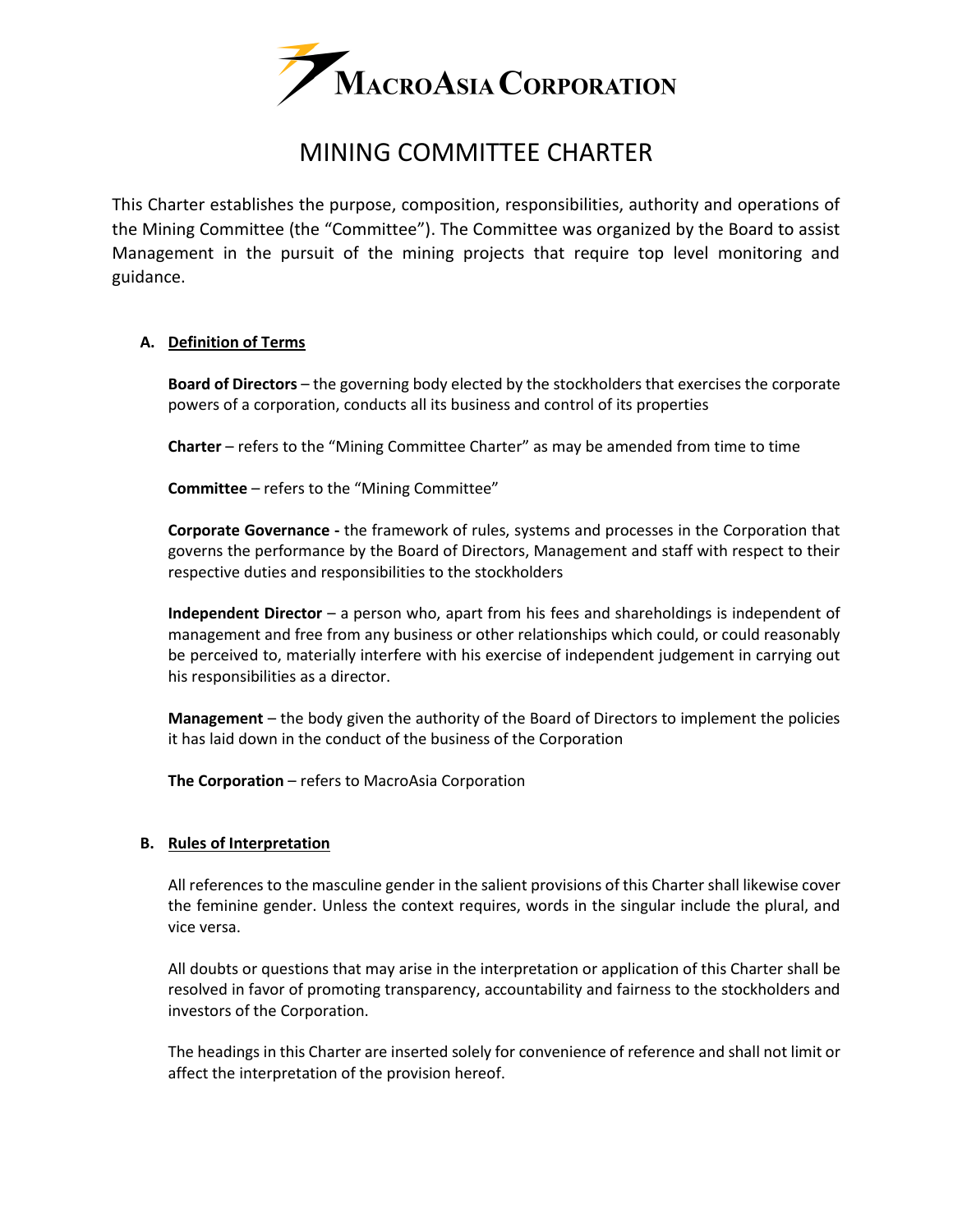# **C. Committee Structure and Membership**

# *1. Composition*

The Mining Committee shall consist of at least four (4) Directors. The members of the Mining Committee, including the Chairman of the Committee shall be appointed and may be removed from the Committee, with or without cause, by the majority vote of the Board of Directors.

# *2. Qualification of Committee Members/Chairman*

A director with extensive business management experience and competence on financial management systems and environment may be a member of the Committee and maybe appointed as Chairman. At least one (1) Member must be an expert or who through experience, has the following attributes as determined by the Board:

- 1. An understanding of generally accepted mining technicalities and principles;
- 2. An ability to assess the general application of such principles in connection with mining business;
- 3. Experience in preparing or reviewing or analyzing financial aspects in mine management or experience in actively supervising one or more persons engaged in such activities; and
- 4. An understanding of mining committee functions.

A Member shall preferably be a Philippine citizen.

# **3. Vacancy**

The Office of a Member shall ipso facto be vacated:

- 1. If he resigns his office as a Member;
- 2. If he is removed by a resolution of the Board;
- 3. If he becomes of unsound mind; or
- 4. If he is subsequently disqualified from becoming a Member.

A member shall be disqualified from continuing to be such during the remainder of his tenure, if upon determination by the Board or its Nomination Committee, a member ceases to meet any of the independent criteria set forth in this Chapter, or any of the qualifications set forth by the Corporation, or he becomes disqualified from directorship based on any grounds for disqualification set forth by the Corporation.

# **4. Delegation of Duties**

The Committee may form subcommittees for any purpose that it deems appropriate and may delegate to such subcommittees or to members of the Corporation's Management such power and authority as it deems appropriate, provided, however, that any such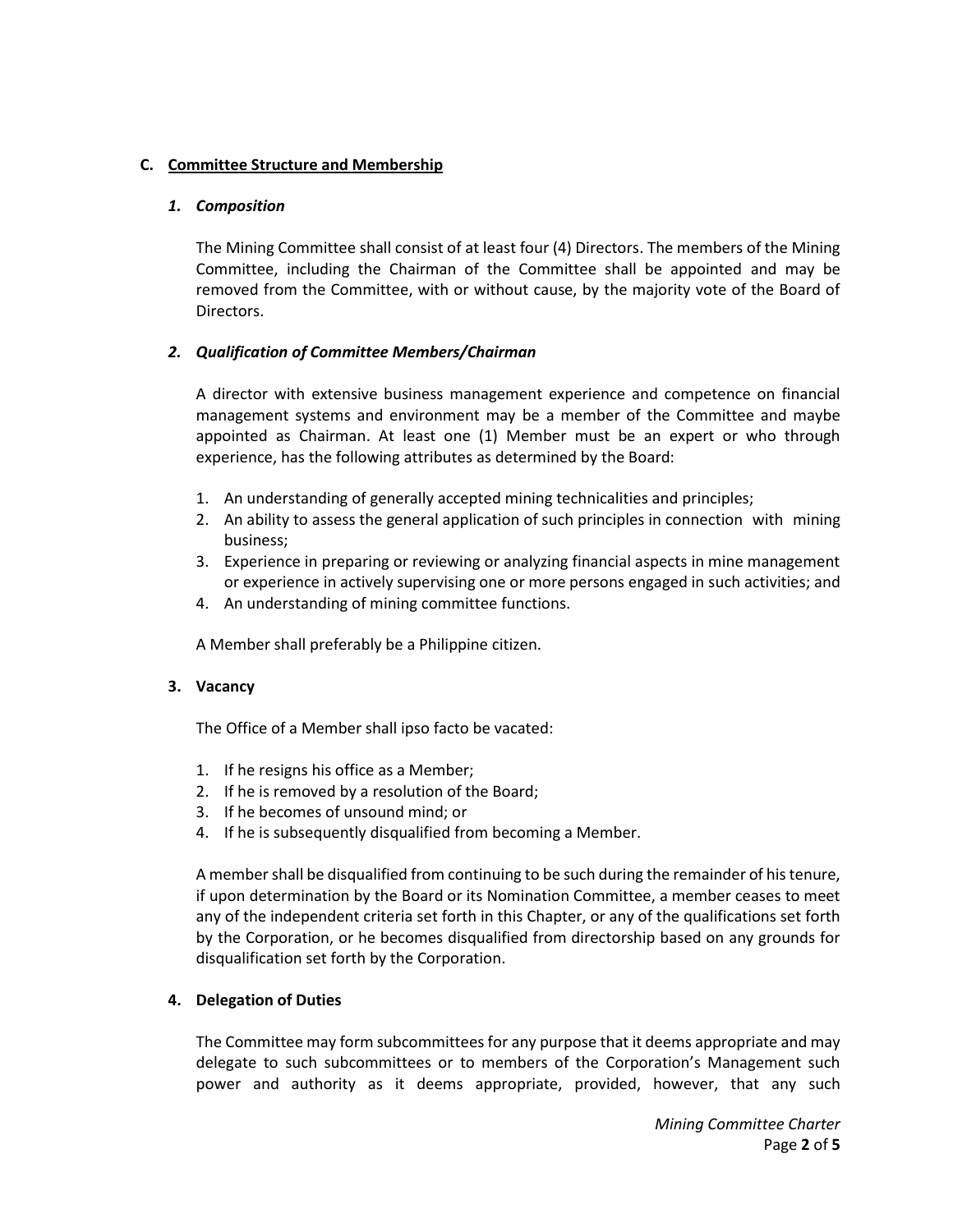subcommittees shall meet all the applicable independence requirements and that the Committee shall not delegate to persons other than independent directors any functions that are required - under applicable law, regulation, or stock exchange rule – to be performed by independent directors.

# **D. Purpose, Duties and Power**

# *D1. Role in General*

The primary role of the Mining Committee is to assist the Board of Directors in fulfilling its oversight responsibilities for the following:

- 1. The Corporation's compliance with the legal and regulatory requirements, including the Corporation's disclosure controls and procedures;
- 2. The feasibility of all and any financial investments in a mining project; and
- 3. The evaluation of management's process to assess and manage the Corporation's enterprise risk issues.

The Committee Members do not represent themselves to be mining engineers and geologists by profession or experts in the field of mining, and therefore, it is not their responsibility to conduct "field work" or any types of mining reviews or procedures.

The Committee Members rely in part on the expertise of Management and mining technical team; and the accuracy of the financial and other information provided to the Committee by such persons or organizations, absent actual knowledge to the contrary (which shall be promptly reported to the Board). Management is responsible for the integrity of the Corporation's disclosure and for maintaining effective internal controls.

The Committee shall have the resources and authority appropriate to discharge its responsibilities, including reviews and other procedures and to retain and obtain advise from special counsel and other experts and consultants, without the Board approval.

# *D2. Duties and Power in General*

The Committee shall have the following functions and responsibilities:

- 1. Develop and recommend to the Board medium and long-term strategies for stability, growth and diversification of mining projects.
- 2. Review major issues facing the Corporation regarding its mining projects.
- 3. Consider and recommend approaches in allocating financial resources in achieving strategic objectives.
- 4. Oversee and ensure that the implementation of the strategies and sustaining the Corporation's long-term success and competitiveness in the mining industry consistent with its mission and vision.
- 5. Promote a culture that always advocates responsible mining through timely, appropriate and effective corporate social responsibility initiatives, with specific focus on community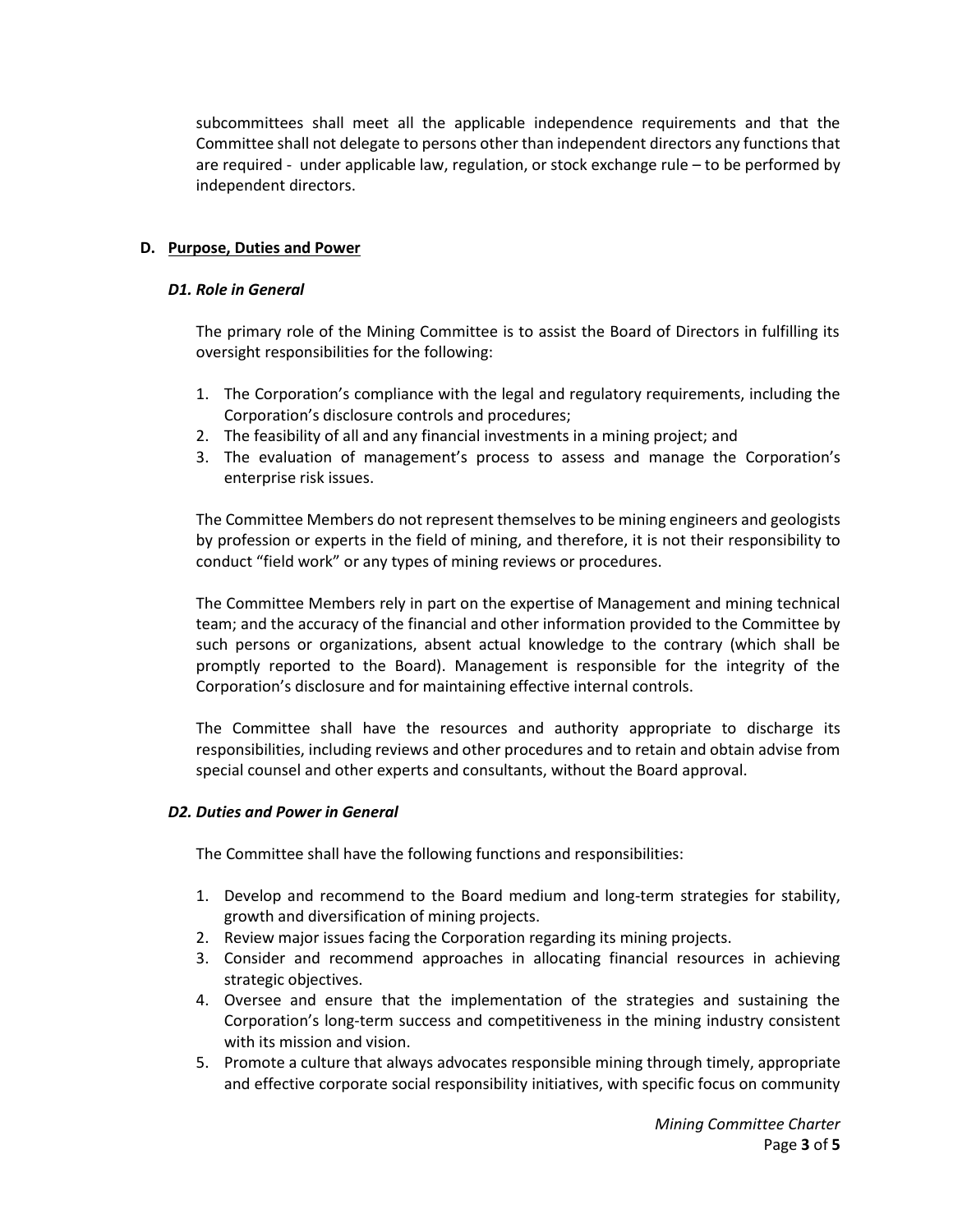development, social progress, and environmental management, in accordance with all pertinent Philippine laws, rules and regulations.

- 6. Report all its actions to the Board on the work it has undertaken on the Board's behalf.
- 7. Performs other duties and responsibilities as the Committee may deem appropriate within the scope of its primary functions or as may be assigned, referred and delegated by the Board.

# **E. Meetings**

The Committee shall meet as frequently as necessary at such places and times as it considers appropriate to fulfill its duties and responsibilities, provided that at least one (1) meeting shall be held in a year as a minimum.

A meeting of the Committee may be called by its Chairman or any of its members. In every meeting, a quorum shall be observed, which is at least majority of the Members are present throughout the meeting. A Committee meeting shall be convened upon notice in writing or electronic notice, at least three (3) days prior to the meeting and specifying the place, date and time of the meeting and the matters to be discussed at the meeting. Notice of the meeting shall be deemed to be duly served upon a Member if it given to him personally, or sent to him via email, short messaging system, or facsimile transmission to his address or facsimile number, as appropriate.

The Committee may request any officer or employee of the Corporation, or any special counsel or advisor, to attend the meeting of the Committee or to meet any of the members of, or consultant to, the Committee. The Agenda for each Mining Committee meeting will provide time during which the Committee can meet separately in executive session with management, the Compliance Officer, the consultants and as a Committee to discuss any matters the Committee believe they should discuss.

The Committee may retain any independent counsel, expert or advisor that the Committee believes to be necessary or appropriate. The Committee may retain the services of the Corporation's regular legal counsel or other advisors to the Corporation.

The Committee shall appoint a Secretary who shall prepare minutes of the meeting of the Committee. Minutes of the meetings will be approved by the Committee and maintained on behalf of the Committee. Such records shall be open for inspection by any Member or Advisor upon reasonable notice during regular office hours of the Corporation.

The Committee members shall be entitled to per diem for every attendance to a Committee meeting.

# **F. Reporting**